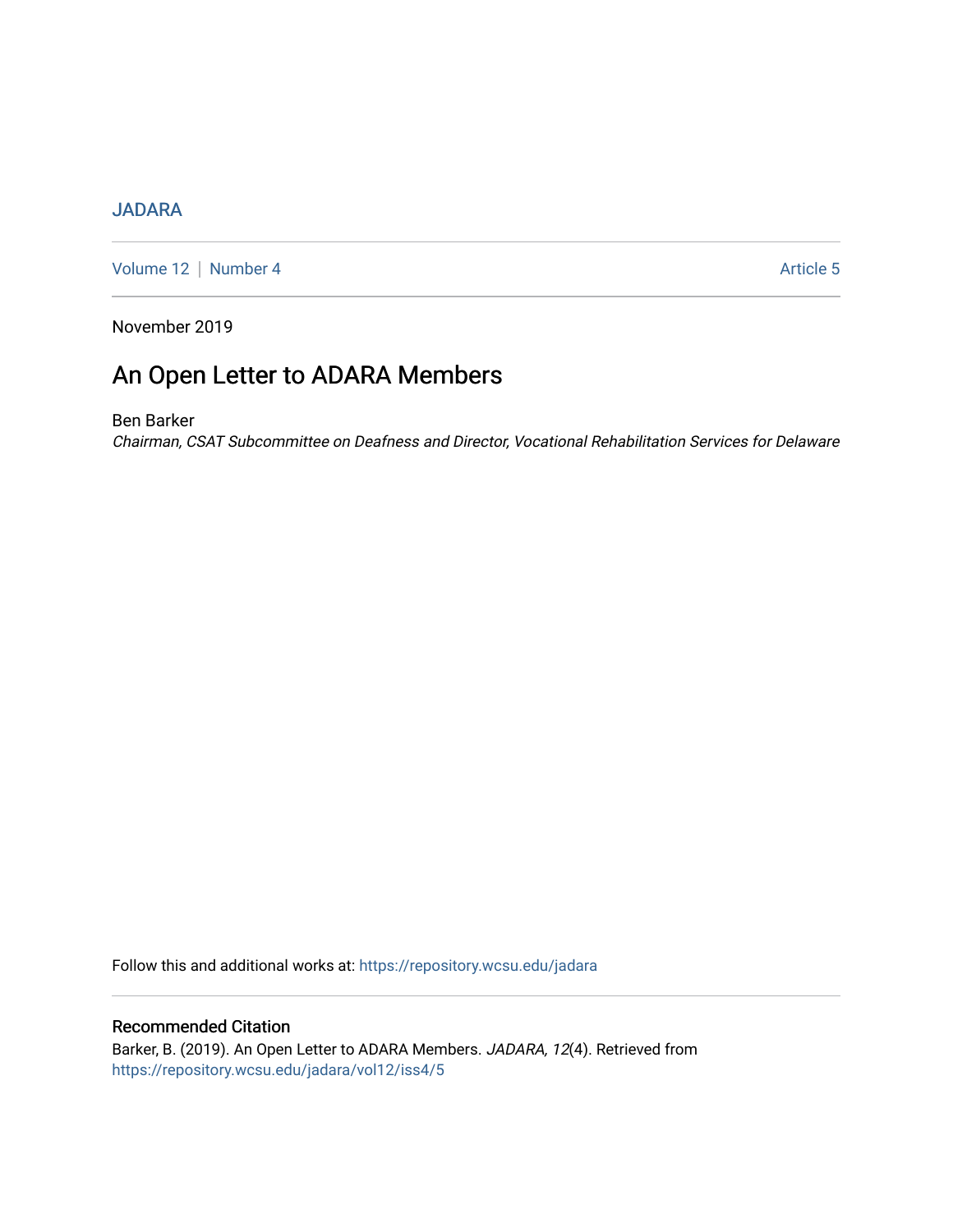### AN OPEN LETTER TO ADARA MEMBERS

#### Ben Barker

#### Dear ADARA Golleagues:

In the short while that 1 have been active in the CSAVR's Committee on Services to the Deaf, I have become optimistic about the future. I would like to share with you some of my observations that constitute the basis for my optimism:

1. There seems to be a great and growing AWARENESS withip the general public, the professional rehabilitation workers, et al, of the needs of the deaf and the dearth of services that are readily available to them. This has developed because of the more vocal demands of the deaf consumers, and is manifested by the growing numbers of sltates which are, through legislative procedures, instituting Commissions for the Deaf. With such Commissions, the resources available to public and private rehabilitation agencies will be enhanced by their sup port. While I do not perceive \*'Commissions'' as controlling or operating agencies, I feel that they can do much in providing information and referral services, as well as supporting public and private agencies and schools which are working with the deaf.

2. I have had on occasion, two or three times, the opportunity to discuss rather super ficially, some of the problems of the Deaf as I perceive them in the State/Federal partnership with the newly appointed Commissioner, Robert Humphreys. It is my belief that he has developed, in the short time that he has been with RSA, a growing understanding of the needs in VR of the Deaf Program. An example of his interest and concern was a memo that he wrote to each of the Regional Offices indicating the desirability of the presence of the RSA Regional Representative for the Deaf of attending our CSAVR Committee meeting in San Francisco last month. Some of the 10 Regional Representatives indicated that they would not have been present without this directive from the Commissioner. For the first time, all 10 of the Regional Representatives for the Deaf were present at a CSAVR Committee meeting. Much understand ing and good came from this meeting.

3. We are heartened by the Notice of Inquiry by the Federal Communications Commis sion, that was released on February 13, 1978. This inquiry is to consider barriers to the Deaf of our present telephone system, the state of development of a TTY system for the deaf, and the feasibility of preferential rates to deaf persons by local telephone systems. Many persons, perhaps in this audience, are to be credited and commended for bringing this subject to the forefront of the business being conducted by the Federal Communications Commission.

4. In talking with some of the leadership within private, non-profit organizations, 1 have gained the impression that there is taking place a coalescence of these organizations. While each of the private organizations have a specific area of interest, they are now adopting a

Mr. Barker is Chairman, CSAVT Subcommittee on Deafness and Director, Vocational Rehabilitation Services for Delaware.